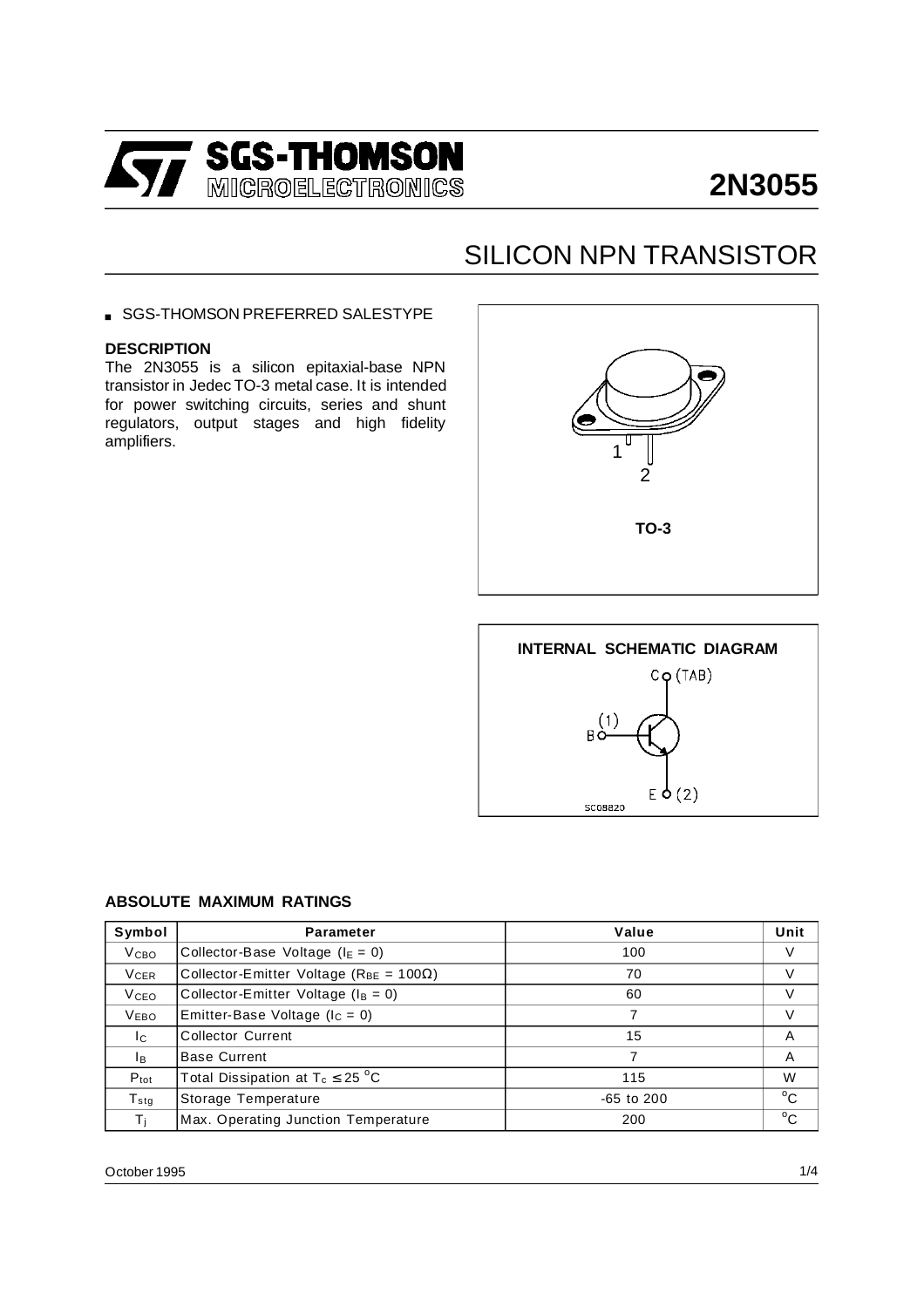## **THERMAL DATA**

| Junction-case<br>Resistance<br>Гhermal.<br>$R_{\text{thi-case}}$ | Max | $\cdot$ | $^{\circ}$ C/W |
|------------------------------------------------------------------|-----|---------|----------------|
|------------------------------------------------------------------|-----|---------|----------------|

### **ELECTRICAL CHARACTERISTICS**  $(T_{\text{case}} = 25 \degree C \text{ unless otherwise specified})$

| Symbol             | <b>Parameter</b>                                  | <b>Test Conditions</b>                                                                                                                                                                                                          | Min.                             | Typ. | Max.                         | Unit        |
|--------------------|---------------------------------------------------|---------------------------------------------------------------------------------------------------------------------------------------------------------------------------------------------------------------------------------|----------------------------------|------|------------------------------|-------------|
| I <sub>CEV</sub>   | Collector Cut-off<br>Current ( $V_{BE} = -1.5V$ ) | $V_{CF} = 100 V$<br>$V_{CE} = 100 \text{ V}$ T <sub>i</sub> = 150 °C                                                                                                                                                            |                                  |      | 1<br>5                       | mA<br>mA    |
| <b>ICEO</b>        | Collector Cut-off<br>Current $(I_B = 0)$          | $VCF = 30 V$                                                                                                                                                                                                                    |                                  |      | 0.7                          | mA          |
| <b>LEBO</b>        | <b>Emitter Cut-off Current</b><br>$(I_C = 0)$     | $V_{FR}$ = 7 V                                                                                                                                                                                                                  |                                  |      | 5                            | mA          |
| $VCEO(sus)*$       | Collector-Emitter<br>Sustaining Voltage           | $c = 200$ mA                                                                                                                                                                                                                    | 60                               |      |                              | $\vee$      |
| $V_{CER(sus)*}$    | Collector-Emitter<br>Sustaining Voltage           | $c = 200 \text{ mA}$ R <sub>BF</sub> = 100 $\Omega$                                                                                                                                                                             | 70                               |      |                              | $\vee$      |
| $VCE(sat)*$        | Collector-Emitter<br><b>Saturation Voltage</b>    | $c = 4 A$ $l_B = 400 mA$<br>$I_C = 10 \text{ A}$ $I_B = 3.3 \text{ A}$                                                                                                                                                          |                                  |      | 1<br>3                       | $\vee$<br>V |
| $V_{BF}$ *         | Base-Emitter Voltage                              | $I_C = 4 A$ $V_{CF} = 4 V$                                                                                                                                                                                                      |                                  |      | 1.5                          | $\vee$      |
| $h_{FF}$ *         | DC Current Gain                                   | $I_C = 0.5$ A $V_{CE} = 4$ V<br>Group 4<br>$I_C = 0.5$ A $V_{CE} = 4$ V Group 5<br>$I_C = 0.5 A$ $V_{CE} = 4 V$ Group 6<br>$I_C = 0.5 A$ $V_{CE} = 4 V$<br>Group 7<br>$I_C = 4 A$ $V_{CE} = 4 V$<br>$I_C = 10 A$ $V_{CE} = 4 V$ | 20<br>35<br>60<br>120<br>20<br>5 |      | 50<br>75<br>145<br>250<br>70 |             |
| $h_{FE1}/h_{FE1}*$ | <b>DC Current Gain</b>                            | $1c = 0.5$ A $V_{CF} = 4$ V                                                                                                                                                                                                     |                                  |      | 1.6                          |             |
| fτ                 | <b>Transition frequency</b>                       | $V_{CE} = 4 V$<br>$c = 1$ A                                                                                                                                                                                                     | 2.5                              |      |                              | <b>MHz</b>  |
| $I_{s/b}$ *        | Second Breakdown<br><b>Collector Current</b>      | $VCF = 40 V$                                                                                                                                                                                                                    | 2.87                             |      |                              | A           |

∗ Pulsed: Pulse duration = 300 µs, duty cycle 1.5 %

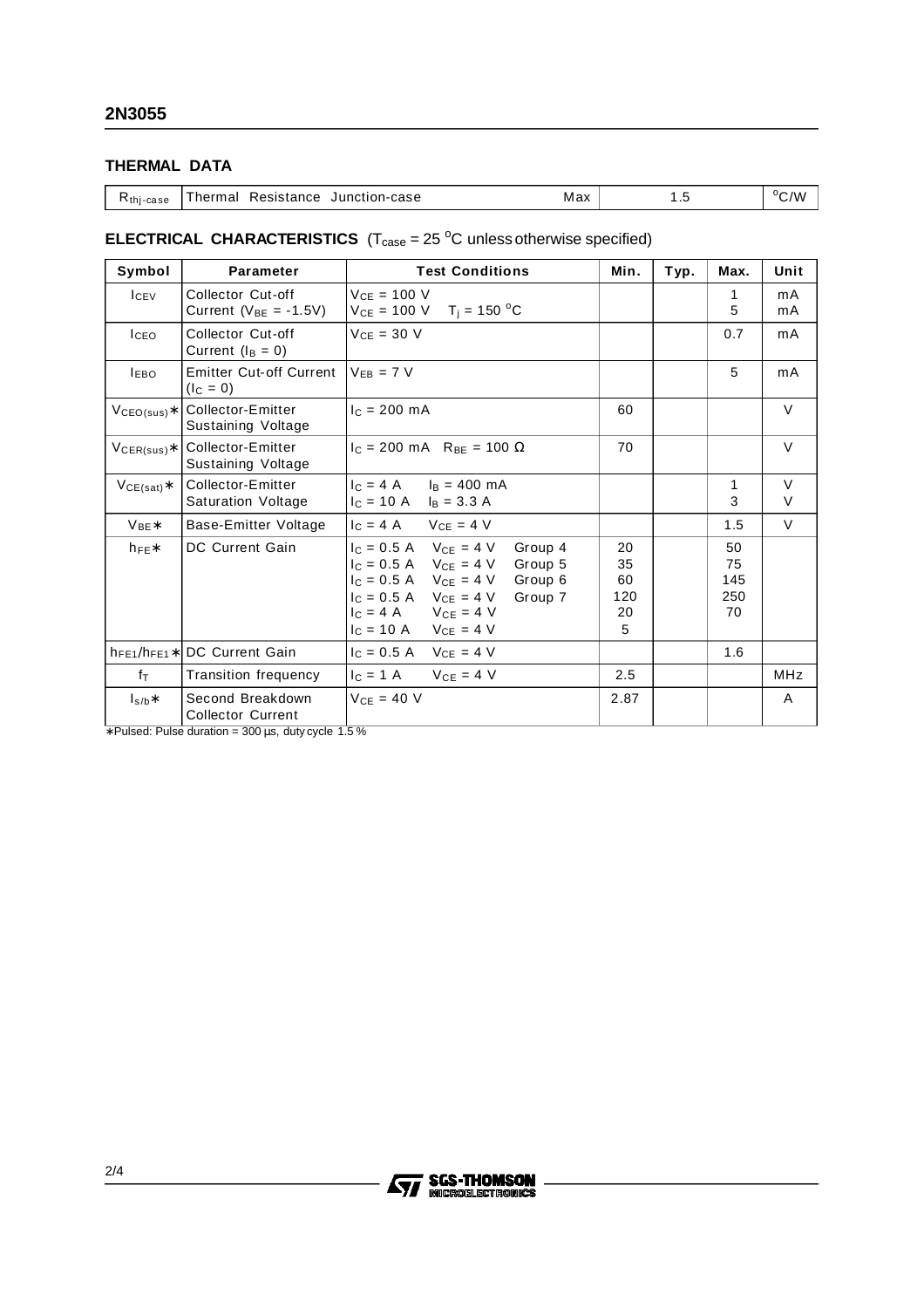| DIM.          | mm   |       | inch  |       |       |       |
|---------------|------|-------|-------|-------|-------|-------|
|               | MIN. | TYP.  | MAX.  | MIN.  | TYP.  | MAX.  |
| A             |      | 11.7  |       |       | 0.460 |       |
| $\sf B$       | 0.96 |       | 1.10  | 0.037 |       | 0.043 |
| $\mathbf C$   |      |       | 1.70  |       |       | 0.066 |
| D             |      |       | 8.7   |       |       | 0.342 |
| $\mathsf E$   |      |       | 20.0  |       |       | 0.787 |
| ${\mathsf G}$ |      | 10.9  |       |       | 0.429 |       |
| ${\sf N}$     |      | 16.9  |       |       | 0.665 |       |
| $\sf P$       |      |       | 26.2  |       |       | 1.031 |
| ${\sf R}$     | 3.88 |       | 4.09  | 0.152 |       | 0.161 |
| U             |      |       | 39.50 |       |       | 1.555 |
| $\vee$        |      | 30.10 |       |       | 1.185 |       |





**Ayy SGS-THOMSON**<br>MICROELECTROMICS